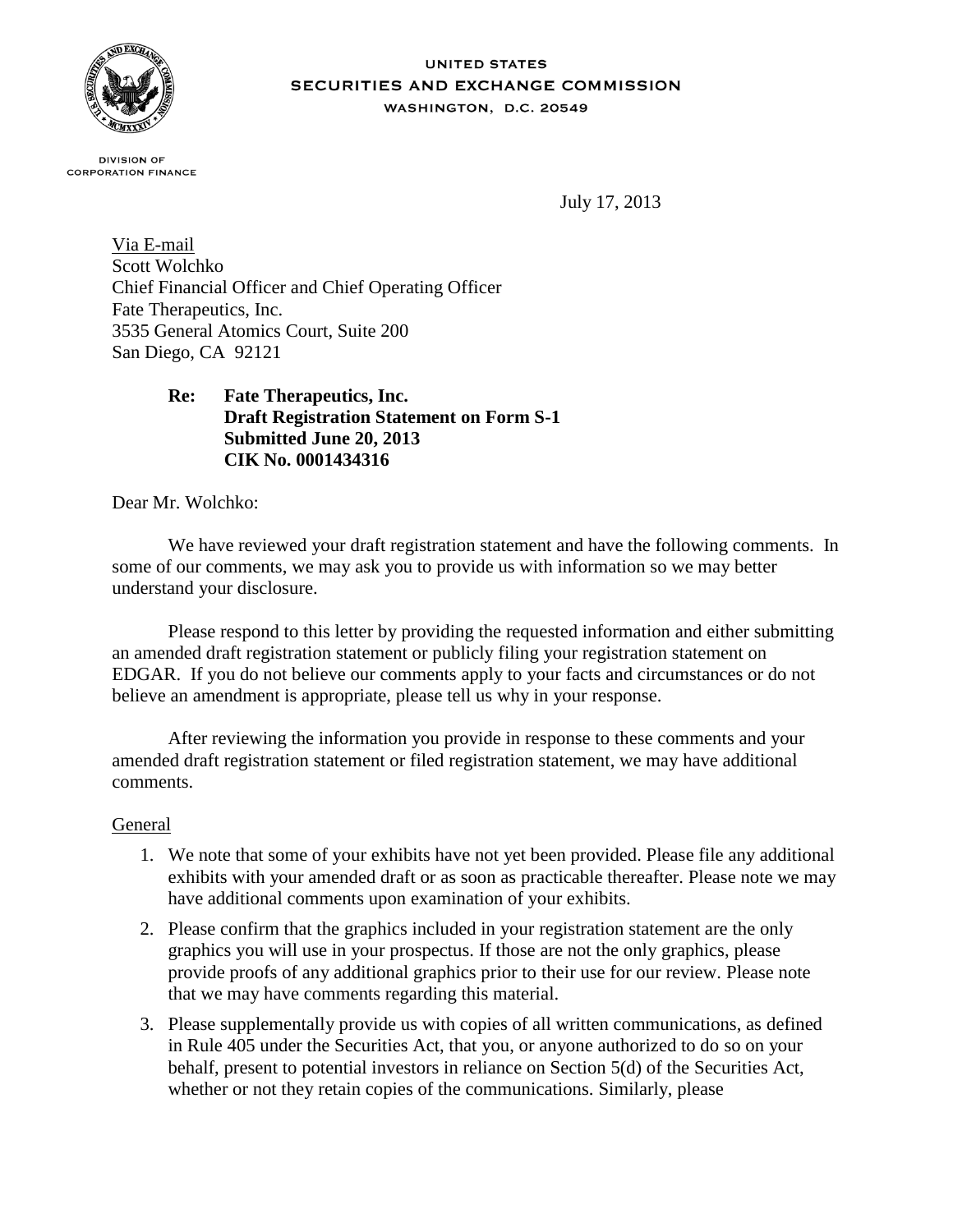> supplementally provide us with any research reports about you that are published or distributed in reliance upon Section  $2(a)(3)$  of the Securities Act of 1933 added by Section 105(a) of the Jumpstart Our Business Startups Act by any broker or dealer that is participating or will participate in your offering.

- 4. We will deliver comments to your confidential treatment request under separate cover.
- 5. Please consider including a risk factor and/or other appropriate disclosure indicating any risks or uncertainties related to procuring umbilical cord blood for use in your ProHema product. For example, you should disclose how you obtain your supply and whether there are any factors you are aware of that might place your future supply at risk. Are there any regulatory, ethical, political, economic or technical factors that may be relevant to your ability to procure the umbilical cord blood supply?

## Prospectus Summary, page 1

- 6. You use some technical and scientific terms in the forepart of the prospectus without clarifying their meaning. Please explain the significance of the following terms where they are first used in the Prospectus Summary section;
	- Homing,
	- Engraftment,
	- $\bullet$  ex vivo,
	- $\bullet$  in vivo,
	- allogeneic,
	- autologous,
	- neutrophil engraftment,
	- platelet engraftment.
	- 7. Please expand the third bullet under "Our Risks" on page 4 to also disclose the uncertainty of successfully completing the clinical phase and obtaining FDA approval in addition to uncertainties regarding the time and cost of development and commercialization all of which exist because of the novel nature of the technology and the platform.

## Risk Factors, page 10

- 8. In the risk factor on page 17 regarding orphan designation, please identify and briefly describe the two orphan designations you have received.
- 9. On page 20, you refer to the risk of failure by your manufacturer to abide by specific conditions under which ProHema must be manufactured. We note that the clinical cell processing facilities must manufacture ProHema within close proximity to the transplant center within a short period of time before the transplant. If there are any additional material conditions under which ProHema must be manufactured, please specify them in your disclosure.
- 10. You first use the acronym PCT on page 22. Please provide the long form of the acronym upon first introducing the term.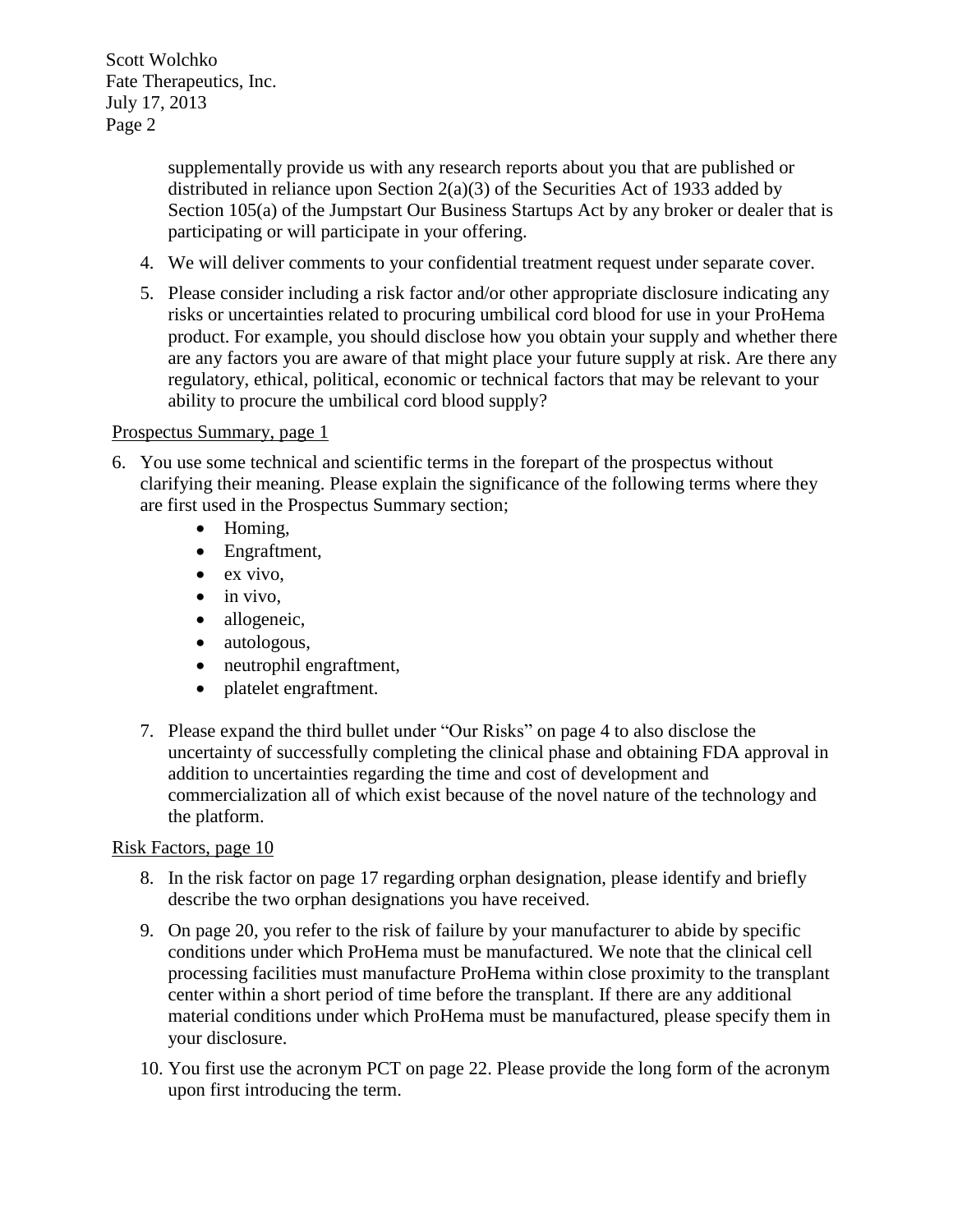## Capitalization, page 43

11. Your pro forma adjustments include the reclassification of warrant and exchangeable share liabilities to equity in conjunction with your offering. Please explain to us whether you anticipate recording any charges to earnings by marking these obligations to fair value immediately prior to settlement. If not, please tell us why not. If so, please tell us why your deficit accumulated during the development stage is the same amount in both your actual and pro forma columns. In addition, given the number of transactions in your pro forma adjustments, please tell us your consideration for providing complete pro forma information under Article 11 of Regulation S-X.

Management's Discussion and Analysis of Financial Condition and Results of Operations

## Critical Accounting Policies and Significant Judgments and Estimates

## Stock-Based Compensation, page 54

- 12. We have reviewed your stock-based compensation disclosures and have the following comments:
	- Revise your disclosure to quantitatively illustrate how each market approach was weighted in your various valuations to determine how to allocate the enterprise value at each valuation date.
	- You state the current value method was considered in your valuation. Please clarify the valuation dates that you incorporated this method and separately explain to us why its use is appropriate.
	- Please revise your disclosure to clarify why the value of the shares issued prior to July 2012 are higher than the value of shares issued between July 2012 and February 2013.
	- We note that you used a cost of capital 25% at the March 2013 valuation date. Please tell us, and disclose the source used to determine the assumed cost of capital at each period.
	- Please update the tables on page 55 through the date of effectiveness of your registration statement.
	- At the top of page 58 you indicate that you utilized the closing of your Series C preferred stock financings in May and July 2012 to help determine your enterprise value in estimating your common stock value in July 2012. Please tell us whether any new investors participated in your Series C preferred stock financings and if so whether they led the pricing negotiations. If not, please tell us how you the price of your Series C preferred stock is representative of your enterprise value in July 2012.
	- Please note we may have additional comments on your accounting for stock compensation and related disclosure once you have disclosed an estimated offering price. Please provide quantitative and qualitative disclosures explaining the difference between the estimated offering price and the fair value of the most recent issuance.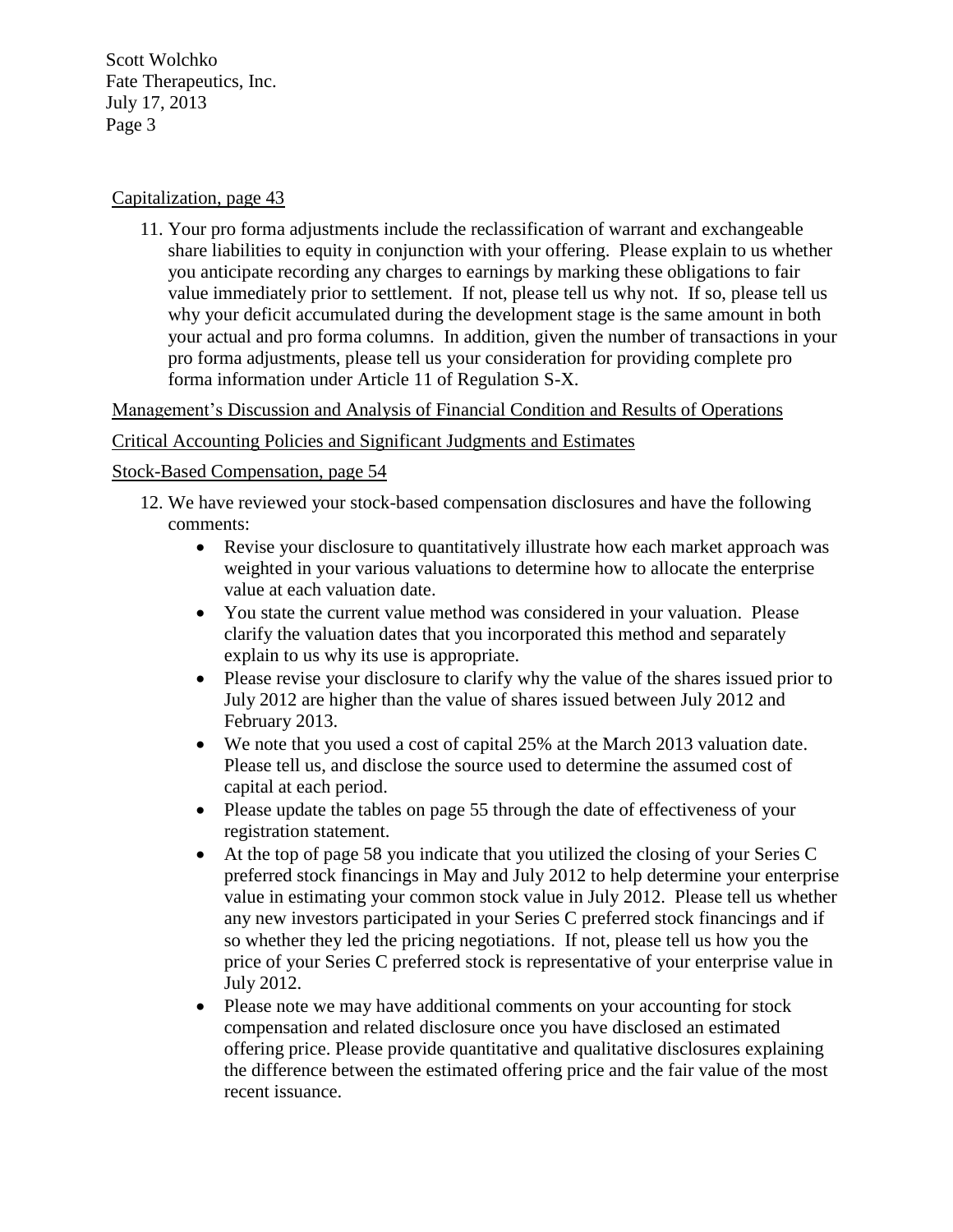## Warrant Liability, page 60

13. Please quantify the assumptions used to determine the fair value of the warrant liabilities and the exchangeable share liability and clarify how the assumptions changed at each period.

## Business, page 68

## Product Candidate, page 69

14. In the table on page 69 one of the columns is titled "Targeted Orphan Disorders." Please include an additional column or footnotes noting the indications for which you have applied and received orphan designation.

## Our Strategy, page 71

15. Please expand your disclosure of "efficient clinical development and expedited regulatory pathways" to include any specific regulatory procedures you plan to pursue.

## Our HSC Modulation Platform and Product Candidates, page 71

- 16. We note that you previously filed an IND for ProHema and will file an amended IND to include the NRM formulation in the near future. However, you should also clarify whether you will need to file separate INDs for;
	- ProHema for pediatric hematologic malignancies for which you intend to begin Phase I trials in the near future and
	- ProHema for LSDs for which they intend to begin clinical trials in 2014.

If no additional IND will be needed to commence the clinical phase of either of these two additional indications of ProHema, please state why that is the case. If you do intend to file any additional INDs, please disclose when you intend to make such filings with the FDA.

## Certain Relationships and Related Party Transactions

17. For the table on page 120, please provide a column indicating the number of shares of common stock into which the Class C Preferred Stock held by the affiliates will convert at the time of the initial public offering.

## Shares Eligible for Future Sale, page 131

18. Once available, please file copies of each of the lock-up agreements.

# Notes to Consolidated Financial Statements

## 2. Asset Acquisition of Verio Therapeutics Inc., page F-18

19. Please tell us and revise your disclosure to clarify how you determined the number of shares of common stock of the Company to be issued upon exchange of the Exchangeable Shares. Additionally, please disclose the certain conditions that must be met in order to exchange the Exchangeable shares.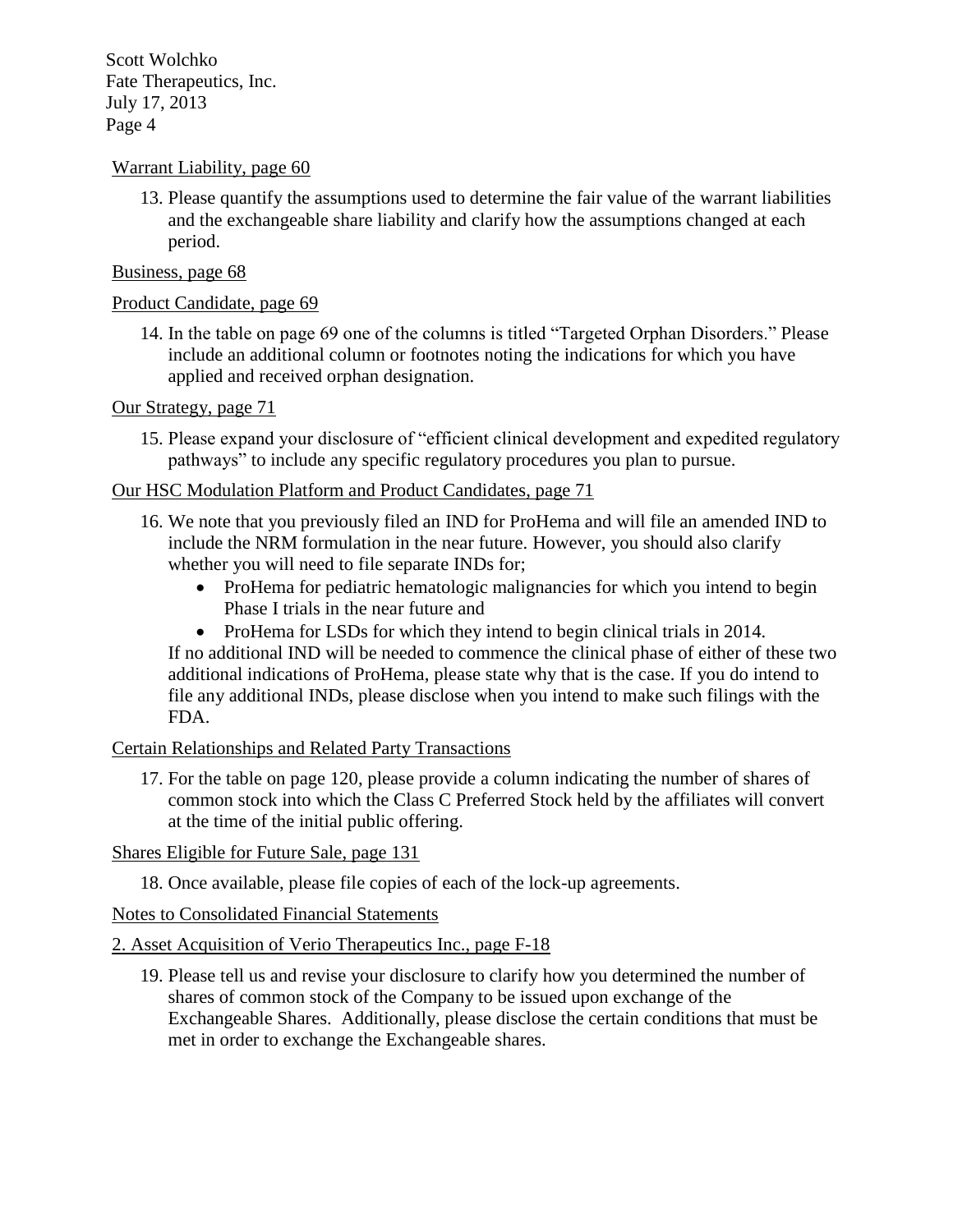#### 5. Convertible Preferred Stock and Stockholders' Deficit

#### Description of Securities

#### Conversion, page F-25

20. Please clarify for us and in your disclosure the nature of the adjustments to the conversion price, and the accounting impact, if any such adjustments have or will have on your shares. Reference for us separately the authoritative literature you rely upon to support your accounting.

#### Expected Volatility, page F-30

21. Please revise your disclosure to explicitly state whether you used only implied volatility, historical volatility, or a combination of both. Refer to Question 5 of SAB 14:D1.

#### 6. Collaboration Agreement, page F-31

22. With respect to the BD Agreement, please disclose the amount of the upfront nonrefundable license payment received in September 2010. Further with respect to the commercialization milestones, please provide the disclosures required under paragraphs b – d of ASC 605-28-50-2.

If you intend to respond to these comments with an amended draft registration statement, please submit it and any associated correspondence in accordance with the guidance we provide in the Division's October 11, 2012 announcement on the SEC website at http://www.sec.gov/divisions/corpfin/cfannouncements/drsfilingprocedures101512.htm.

Please keep in mind that we may publicly post filing review correspondence in accordance with our December 1, 2011 policy (http://www.sec.gov/divisions/corpfin/cfannouncements/edgarcorrespondence.htm). If you intend to use Rule 83 (17 CFR 200.83) to request confidential treatment of information in the correspondence you submit on EDGAR, please properly mark that information in each of your confidential submissions to us so we do not repeat or refer to that information in our comment letters to you.

You may contact Tabatha Akins at (202) 551-3658 or Mark Brunhofer at (202) 551-3638 if you have questions regarding comments on the financial statements and related matters. Please contact Margaret Yang at (202) 551-3877 or me at (202) 551-3715 with any other questions.

Sincerely,

/s/ Jeffrey P. Riedler

Jeffrey P. Riedler Assistant Director